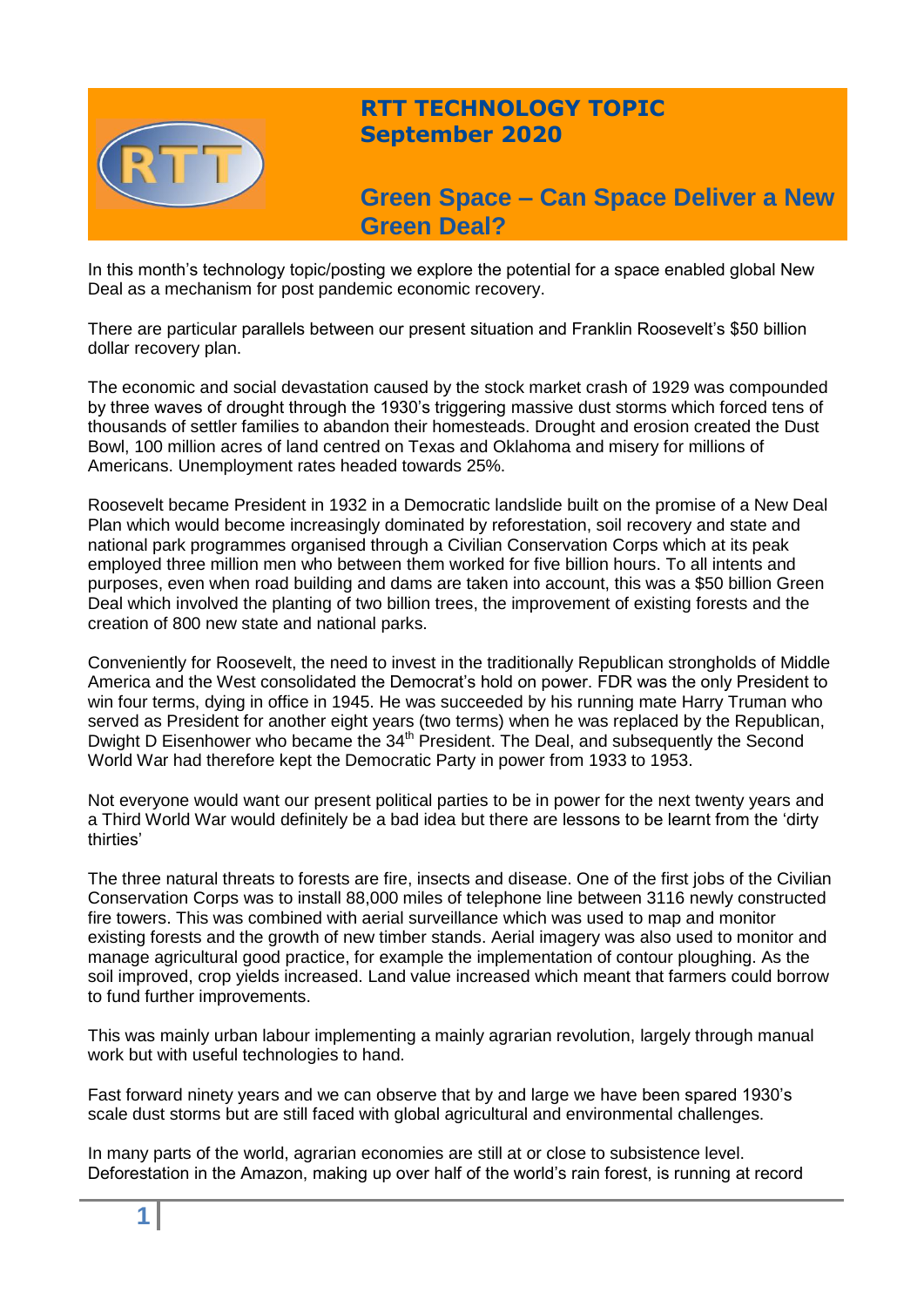rates. Cattle farmers in Brazil are responsible for 80% of the deforestation in the region and account for 14% of the world's annual loss of tree habitat.

'High revisit' satellite imagery from CubeSats or other high count LEO constellations are a key weapon in the monitoring and management of our global and environmental assets both on land and at sea. **[Relatively low cost CubeSat constellations](https://www.planet.com/)** are capable of building a daily picture of the world's land mass and water mass.

Higher resolution imaging across the visible and infra-red bands has also helped support new applications. The European Sentinel 2 constellation for example has two satellites at an orbit height of 785 kilometres. With an overfly every 5 days at the equator and two to three days at middle latitudes, this is not high revisit imaging but provides an effective way to track animal populations including **[penguin colonies in the Antarctic](https://eos.com/sentinel-2/)** providing data for environmental trend analysis.

On a national and regional scale, next generation high count LEO constellations such as **[OneWeb,](https://www.oneweb.world/) [Starlink](https://www.starlink.com/)** and **[Project Kuiper](https://www.amazon.jobs/en/teams/projectkuiper)** promise to deliver rural connectivity at a fraction of the cost of terrestrial networks, connectivity that can be used to deliver education and medical and health and hygiene expertise. **[Amazon Web Services](https://blog.aboutamazon.com/innovation/amazon-web-services-unveils-new-space-business-segment)** is investing in ground stations which allow third parties to add value to **[environmental data from space](https://orbitalinsight.com/)** alongside many other **[innovative companies](https://spire.com/spirepedia/low-earth-multi-use-receiver/)  [with business cases built on multi use satellites.](https://spire.com/spirepedia/low-earth-multi-use-receiver/)** This includes revenue streams realised fro[m](https://spire.com/blog/data/three-steps-of-going-green-how-data-is-the-crucial-ingredient/) **[low carbon footprint \(more efficient\) supply chains](https://spire.com/blog/data/three-steps-of-going-green-how-data-is-the-crucial-ingredient/)**

**[The ESOA even make a credible case that rockets and satellites are part of a new era of](https://www.esoa.net/technology/green-satellites.asp)  [Green Space.](https://www.esoa.net/technology/green-satellites.asp)** The use of liquid hydrogen and liquid oxygen for boosters means at least this part of the power train just generates water. Modern solid propellant rocket stages have only about 10% of their mass as oil based binder. The other products from the aluminium and ammonium perchlorate combustion process get rained out. A Boeing 707 flying from London to New York, uses the same energy as an Ariane 5 rocket launching multiple satellites into space with a life of 15 years of solar powered life ahead of them.

These green credentials could of course be damaged by a major space debris event. You would hope however that BP's experience over the ten years since the Deep Water Horizon Oil Spill which so far has cost the company at least \$70 billion dollars would be a cautionary tale. Making a mess in space is going to be at least as expensive as a maritime or terrestrial environmental accident.

So can space deliver a new Global Green Deal?

This is all depends on politics.

For FD Roosevelt, an unprecedented level of money spent on the environment delivered an economic recovery and twenty years in power.

But that was a national story. This time round similar amounts of money need to be spent but much of it should be spent in the areas of the world which are going to be the hardest hit. This would require a staggering increase in overseas aid and this has never been a vote winner.

The satellite industry could however make a difference and show that relatively modest investments in connectivity could produce disproportionately large economic, social and political gains in the longer term.

By 2050 the population of Nigeria is forecast to be 400 million, overtaking the United States as [the](https://www.economist.com/special-report/2020/03/26/africas-population-will-double-by-2050)  [world's third most populous country.](https://www.economist.com/special-report/2020/03/26/africas-population-will-double-by-2050) Covid and cholera could of course dent that number but this rate of population growth represents a challenge and opportunity.